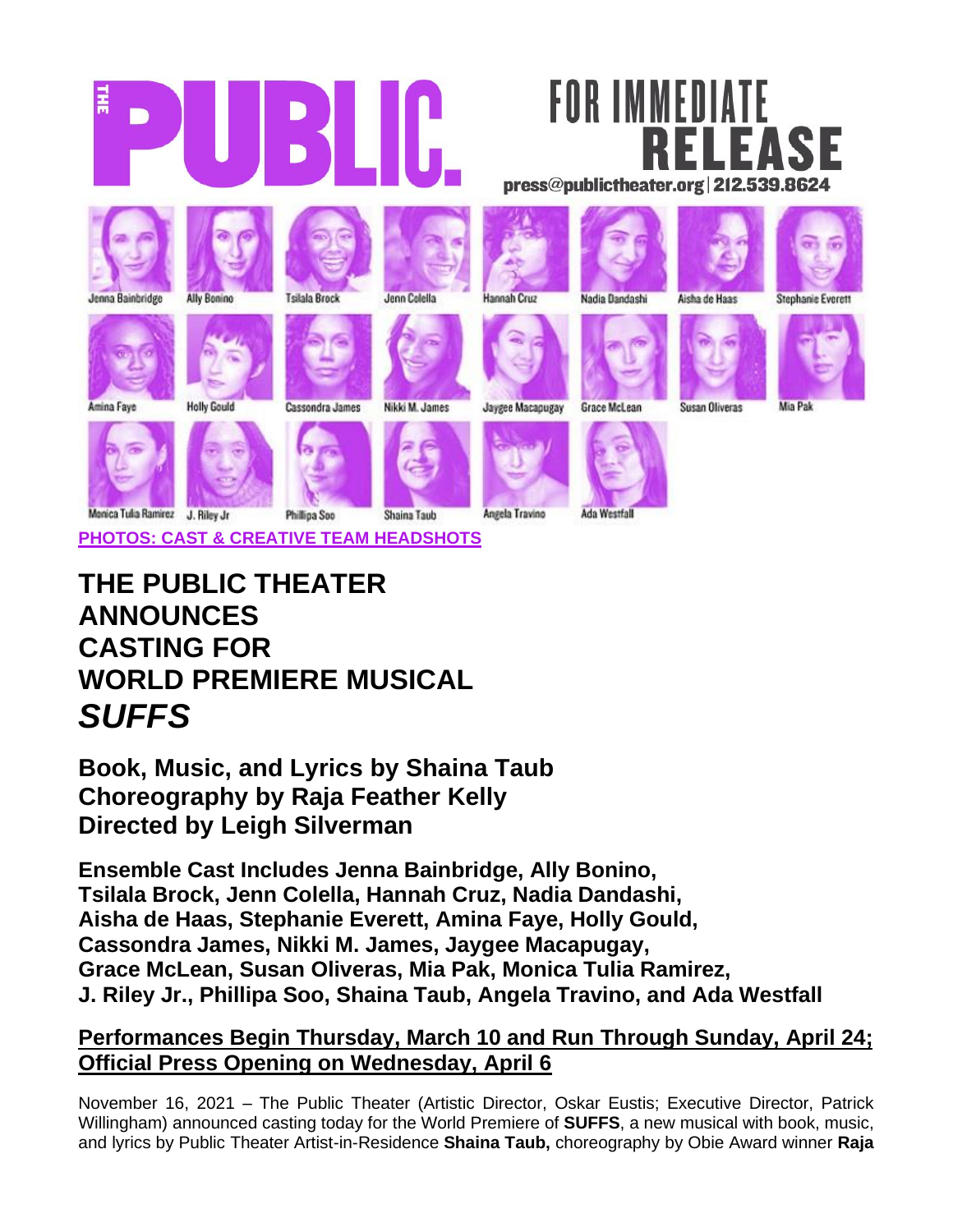**Feather Kelly,** and direction by Tony Award nominee **Leigh Silverman**. **SUFFS** will begin performances in the Newman Theater with a Joseph Papp Free Performance on Thursday, March 10 and run through Sunday, April 24, with an official press opening on Wednesday, April 6.

The ensemble cast of **SUFFS** will feature **Jenna Bainbridge** (*Harry T. Burn/Ensemble*), **Ally Bonino** (*Lucy Burns*), **Tsilala Brock** (*Dudley Malone*), **Jenn Colella** (*Carrie Catt*), **Hannah Cruz** (*Ruza Wenclawska*), **Nadia Dandashi** (*Doris Stevens*), **Aisha de Haas** (*Alva Belmont/Phoebe Burn*), **Stephanie Everett**  (*Understudy*), **Amina Faye** (*Robin/Ensemble*), **Holly Gould** (*Alice Paul Standby*), **Cassondra James**  (*Mary Church Terrell*), **Nikki M. James** (*Ida B. Wells*), **Jaygee Macapugay** (*Mollie Hay/Ensemble*), **Grace McLean** (*Woodrow Wilson*), **Susan Oliveras** (*Nina Otero-Warren/Ensemble*), **Mia Pak** (*Mrs. Wu/Ensemble*), **Monica Tulia Ramirez** (*Understudy*), **J. Riley Jr** (*Phyllis Terrell/Ensemble*), **Phillipa Soo**  (*Inez Milholland*), **Shaina Taub** (*Alice Paul*), **Angela Travino** (*Understudy*), and **Ada Westfall** (*Mrs. Herndon/Ensemble*). Complete casting will be announced at a later date.

A musical event one hundred years in the making, **SUFFS** brings to life a complicated chapter in the ongoing battle for the right to vote: the American women's suffrage movement. Written by and featuring one of the most exciting new voices in theater, Shaina Taub, this epic new musical takes an unflinching look at these unsung trailblazers. In the seven years leading up to the passage of the Nineteenth Amendment in 1920, an impassioned group of suffragists—"Suffs" as they called themselves—took to the streets, pioneering protest tactics that transformed the country. They risked their lives as they clashed with the president, the public, and each other. A thrilling story of brilliant, flawed women working against and across generational, racial, and class divides, **SUFFS** boldly explores the victories and failures of a fight for equality that is still far from over.

**SUFFS** will feature scenic design by Mimi Lien, costume design by Toni-Leslie James, lighting design by Natasha Katz, sound design by Sun Hee Kil, orchestrations by Mike Brun, and music direction and supervision by Andrea Grody. In addition to choreographer, Raja Feather Kelly will be creative consultant, Ayanna Thompson will be dramaturg, Melanie J. Lisby will serve as production stage manager, and Jessie Moore will serve as stage manager.

The Public is excited to welcome our community back to its flagship home at Astor Place. The Public's audience policy requires complete COVID-19 vaccination by the date of attendance for access into the facility, theaters, and restaurant. For complete health and safety protocols, visit [Safe At The Public.](http://thepublic.nyc/safeatthepublic)

## **BIOS:**

**SHAINA TAUB** (*Book, Music, and Lyrics*) is an Emmy and Drama Desk-nominated songwriter and performer. She is a winner of the Kleban Prize, the Fred Ebb Award, and the Jonathan Larson Grant. She is a signed artist with Atlantic Records, and an artist-in-residence at The Public Theater, where she has a regular concert residency at Joe's Pub. She's currently writing lyrics for the upcoming Broadway musical *The Devil Wears Prada*, with music by Sir Elton John. She created and starred in musical adaptations of Shakespeare's *Twelfth Night* and *As You Like It* that were commissioned and produced by The Public Theater at The Delacorte in Central Park as part of their groundbreaking community-based program, Public Works. Those adaptations have now been produced in London, Seattle, Dallas, and beyond.

**RAJA FEATHER KELLY** (*Choreographer & Creative Consultant*) is a choreographer, a director, and the artistic director of the feath3r theory. In 2020, he was an Obie Award winner and Outer Critics Circle Award honoree for choreography for the Pulitzer-winning musical *A Strange Loop*. In 2019, he was an SDCF Joe A. Callaway Award finalist for both *A Strange Loop* and the Pulitzer-winning play *Fairview*. He is a threetime Princess Grace Award winner (2017, 2018, 2019) and two-time Lucille Lortel Award nominee (2019, 2020). Kelly was also the 2019–2020 Randjelović/Stryker Resident Commissioned Artist at New York Live Arts, an inaugural Jerome Hill Artist Fellow, a 2019 Creative Capital award recipient, and a resident artist of HERE and Center for Ballet and the Arts at NYU.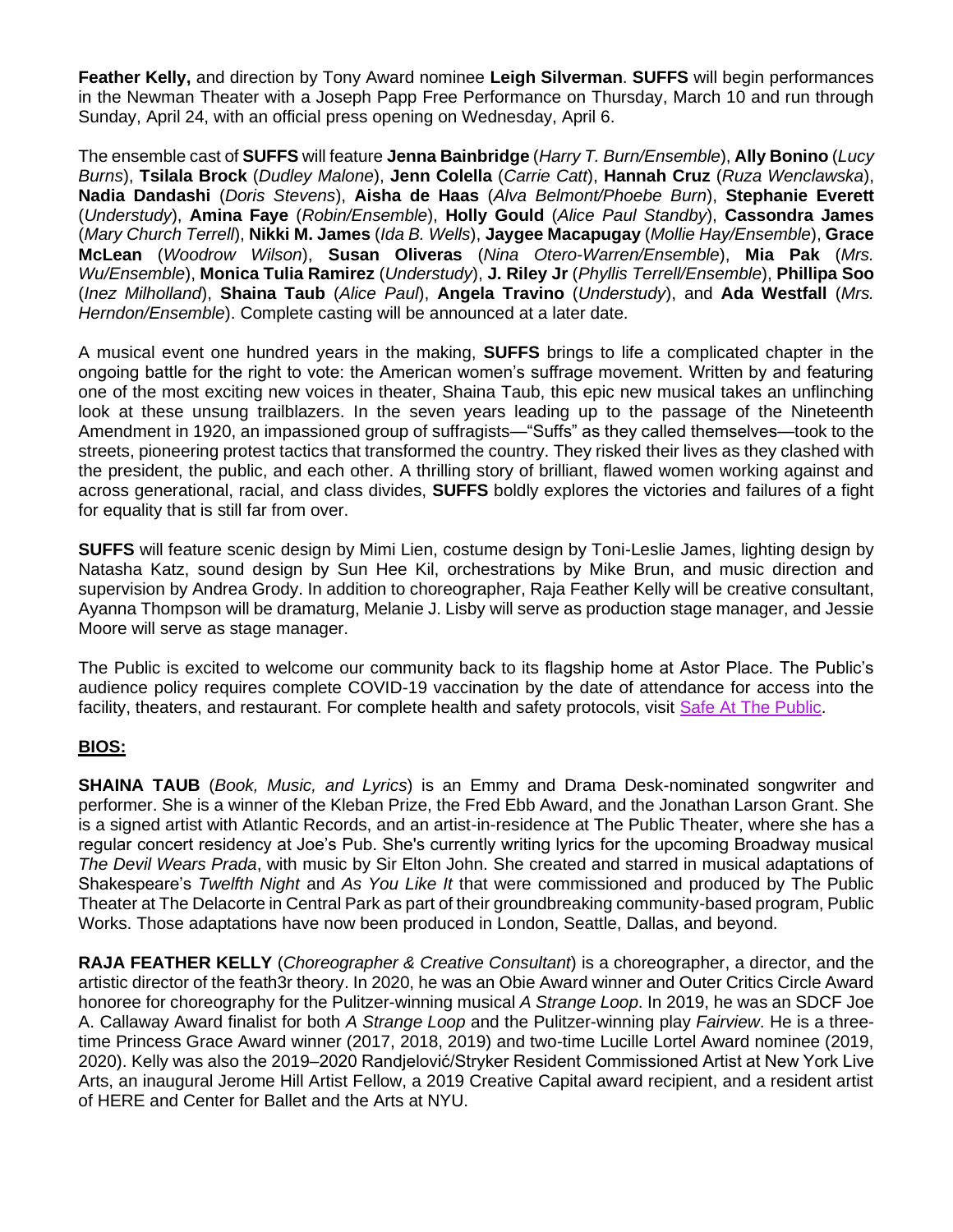**LEIGH SILVERMAN** (*Director*). Broadway credits include *Grand Horizons* (2ST; Williamstown Theater Festival), *The Lifespan of a Fact* (Studio 54), *Violet* (Roundabout; Tony nomination), *Chinglish* (Goodman Theatre; Longacre), *Well* (Public Theater; ACT; Longacre). Other Public Theater productions include *Soft Power* (co-production with Ahmanson Theater/Curran Theater; Drama Desk nom), *Wild Goose Dreams* (co-production with La Jolla Playhouse), *The Outer Space*, *No Place To Go*, *In the Wake* (co-production with BRT and CTG), and *Yellow Face*. Recent Off-Broadway credits include *Harry Clarke* (Vineyard Theatre/Audible, Minetta Lane; Lortel nom), *Tumacho* (Clubbed Thumb), *Hurricane Diane* (New York Theatre Workshop; Two River Theater), *Sweet Charity* (New Group), and *On The Exhale* (Roundabout). Encores! productions include *Bring Me to Light*, *Violet*, *The Wild Party*, and *Really Rosie*. 2011 Obie Award and 2019 Obie for Sustained Excellence. Upcoming productions include *The Search for Signs of Intelligent Life in the Universe* (The Shed).

# **ABOUT THE PUBLIC THEATER:**

**THE PUBLIC** continues the work of its visionary founder Joe Papp as a civic institution engaging, both onstage and off, with some of the most important ideas and social issues of today. Conceived over 60 years ago as one of the nation's first nonprofit theaters, The Public has long operated on the principles that theater is an essential cultural force and that art and culture belong to everyone. Under the leadership of Artistic Director Oskar Eustis and Executive Director Patrick Willingham, The Public's wide breadth of programming includes an annual season of new work at its landmark home at Astor Place, Free Shakespeare in the Park at The Delacorte Theater in Central Park, the Mobile Unit touring throughout New York City's five boroughs, Public Forum, Under the Radar, Public Lab, Public Works, Public Shakespeare Initiative, and Joe's Pub. Since premiering *HAIR* in 1967, The Public continues to create the canon of American Theater and is currently represented on Broadway by the Tony Award-winning musical *Hamilton*  by Lin-Manuel Miranda and *Girl From the North Country*. Their programs and productions can also be seen regionally across the country and around the world. The Public has received 59 Tony Awards, 184 Obie Awards, 55 Drama Desk Awards, 58 Lortel Awards, 34 Outer Critic Circle Awards, 13 New York Drama Critics' Circle Awards, 56 AUDELCO Awards, 6 Antonyo Awards, and 6 Pulitzer Prizes[.](http://publictheater.org/) [publictheater.org](http://publictheater.org/)

The Public Theater stands in honor of the first inhabitants and our ancestors. We acknowledge the land on which The Public and its theaters stand—the original homeland of the Lenape people. We acknowledge the painful history of genocide and forced removal from this territory. We honor the generations of stewards and we pay our respects to the many diverse indigenous peoples still connected to this land.

**The LuEsther T. Mertz Charitable Trust** provides leadership support for The Public Theater's yearround activities.

Additional support for **SUFFS** provided by the Edgerton Foundation and the Laurents / Hatcher Foundation.

## **TICKET INFORMATION**

The World Premiere of **SUFFS** will begin performances in The Public's Newman Theater with a Joseph Papp Free Performance on Thursday, March 10 and run through Sunday, April 24, with an official press opening on Wednesday, April 6.

Public Theater Partner and Supporter Plus tickets are available now and can be accessed by visiting [publictheater.org,](http://www.publictheater.org/) calling **212.967.7555**, or in person at the Taub Box Office at The Public Theater at 425 Lafayette Street. Supporter tickets will be available on Thursday, November 18 and full-price single tickets will be available on Wednesday, December 1.

The Public's Joseph Papp Free Performance initiative will continue with free tickets to the performance on Thursday, March 10 available via Goldstar lottery.